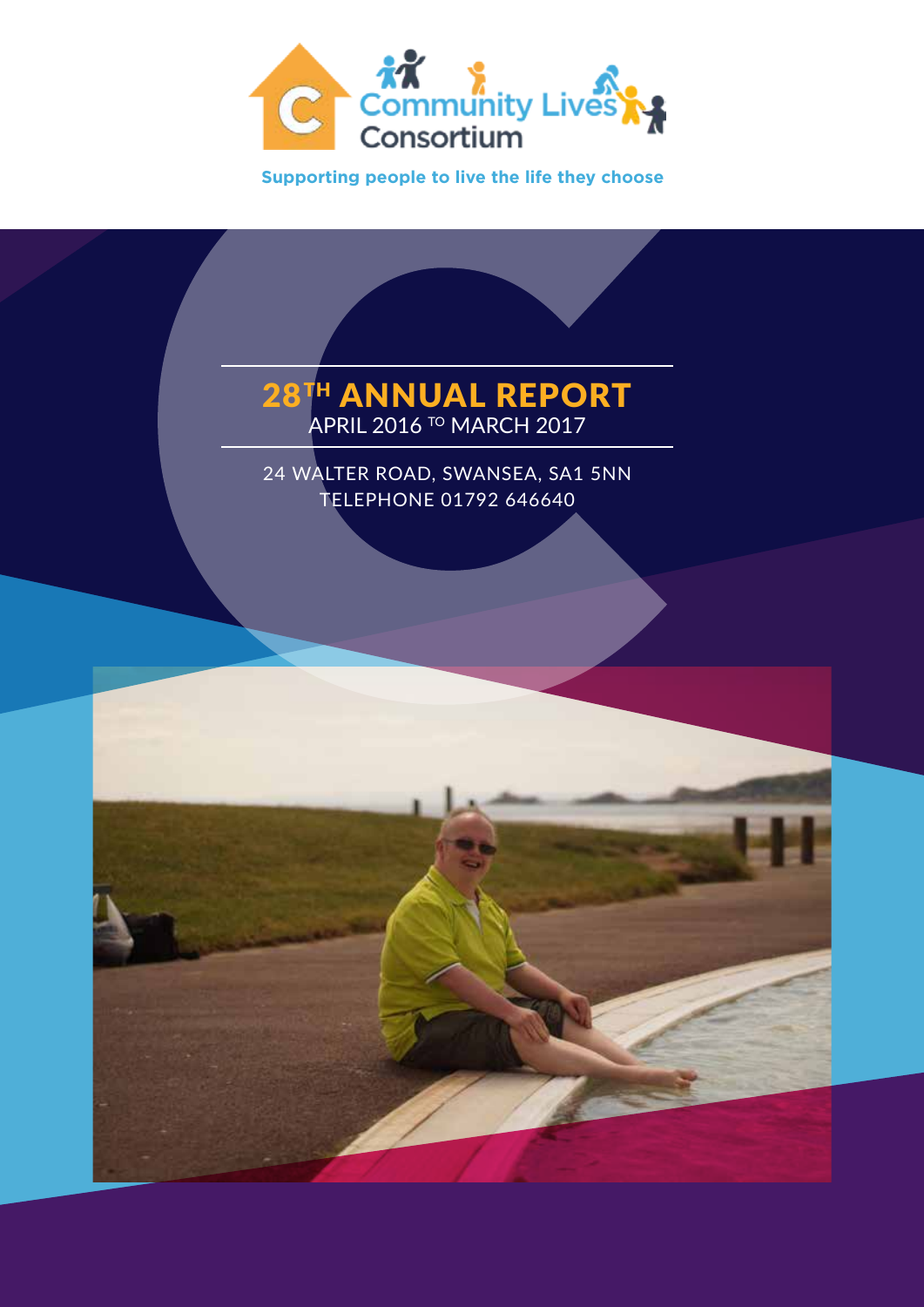



# INTRODUCTION

Community Lives Consortium is a non-profit making organisation which supports disabled people to live the lives that they choose in the communities of Swansea and Neath Port Talbot in South Wales.

Here is our Annual Report for the year up to March 2017, in this report we will tell you about:

• How we have supported people to live the lives they choose.

The things we have done to improve our support and to ensure that our organisation works well.

It offers information about how we intend to change to be more effective for the people we support now and in the future.

# WHAT MATTERS TO PEOPLE

Over the last year we have worked to become ever more outcome focused. This means that we run our organisation so that it is entirely focused on helping the people we support to experience:

Things that matter to them if they are to live a rewarding life, and

The things that matter for them if they are to be physically, mentally and emotionally healthy.

We have developed a new approach to understanding the things that matter to people. This will help us to not only support people to maximise their independence and well-being, but to take more collective control over the services that they use.

Over the next few pages there are stories about how people have worked in the last year to change their lives.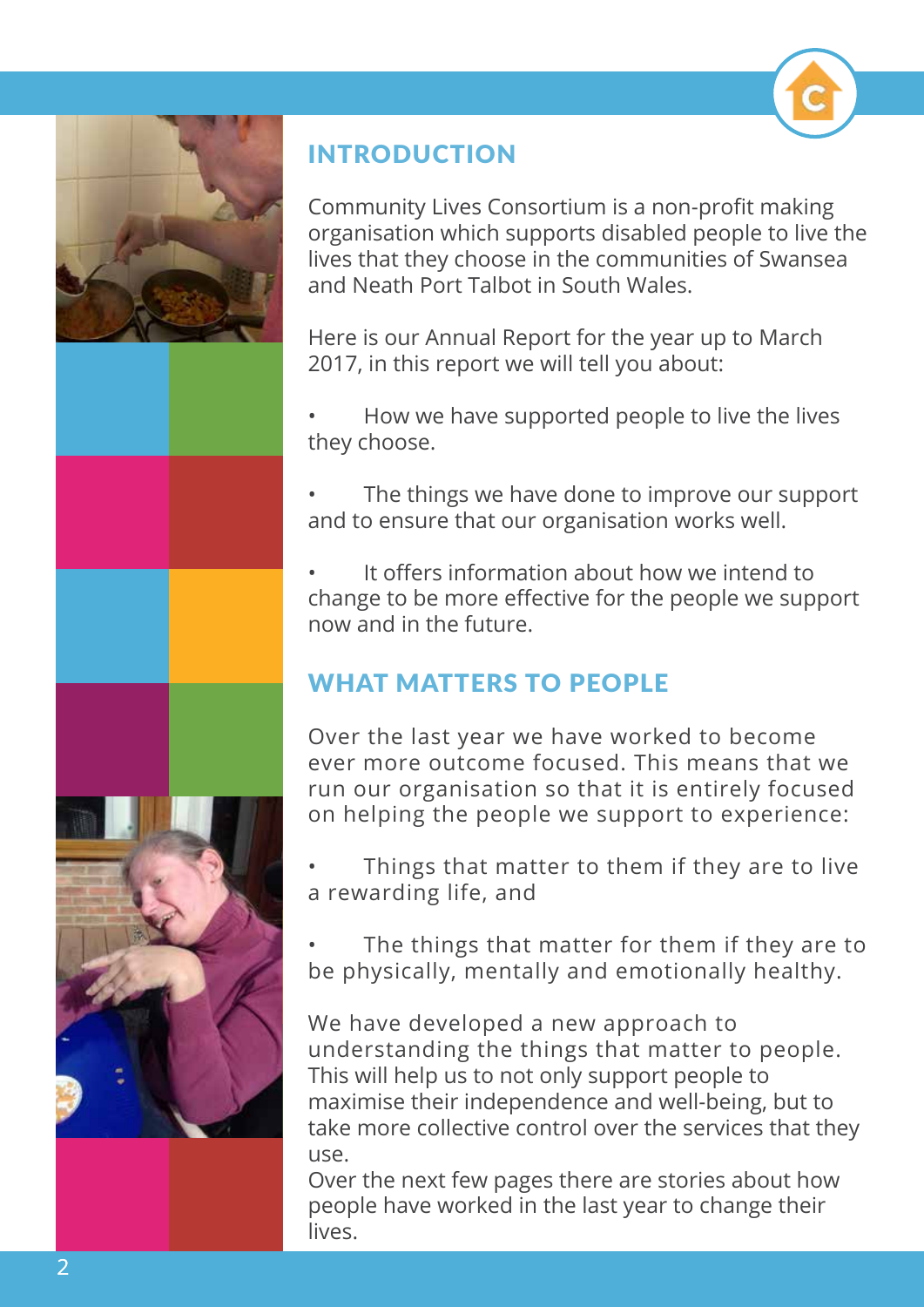

# HAVING SOMETHING THAT YOU LOVE

Katy has always loved movement and the feeling of wind through her hair however she uses a large powered wheelchair.

Her sisters talk about that when they were young they discussed giving Katy a pair of biggles goggles and towing her behind the family car because Katy would have loved the rush (they never did this though).



Katy tried out a large adapted swing and loved it, her team and family thought why couldn't she have one herself, but it cost a lot of money and would take up most of her savings. The question was whether this was in her best interest. Everybody involved in Katy's life needed to express their views and gather the necessary evidence so that Katy's financial deputy could make this decision under the scrutiny of the Court of Protection.

Katy's sister Cara says; 'Katy's family are over the moon that Katy has her swing and it brings her great pleasure and joy'.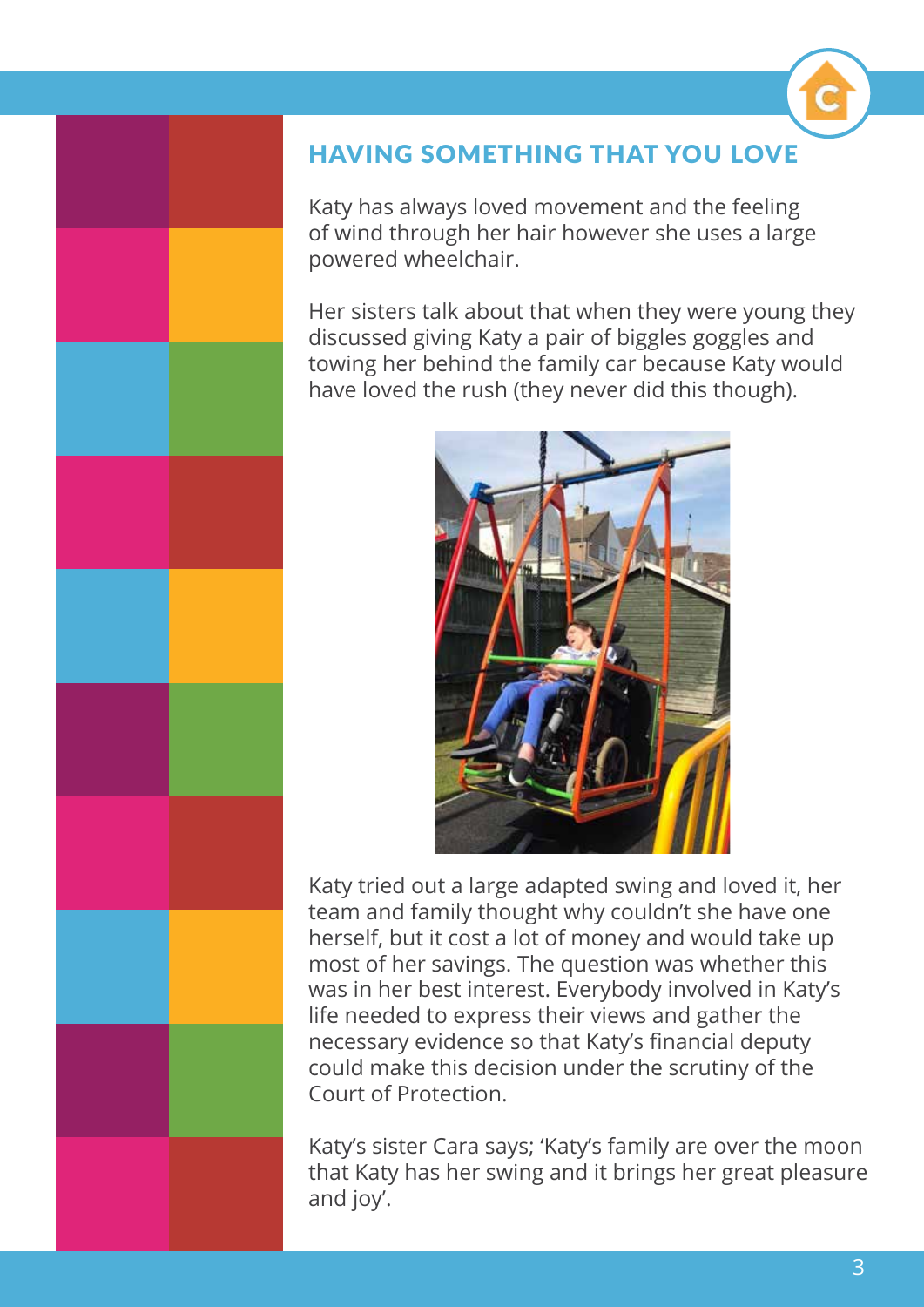









## DOING SOMETHING WITH PEOPLE YOU LIKE

'My name is Linda Evans.

In 2015, my key worker Karen invited me to an open day at Victoria Jayne Florist which is owned by Vicky her daughter.

I went to the open day with my friends Marie and Robin and we had an enjoyable afternoon. I spoke to Karen because I thought I would like to work in a florists. I and my team felt that this would be a great opportunity for me.

This was risk assessed and a plan was agreed so this could happen. Staff started by giving me training on how to catch a bus safely so that I knew what bus to catch and where and when to get off.

When this was completed I began my work experience every Thursday. Now I complete tasks such as learning how to arrange flowers and general shop clean-up. I really enjoy doing this and I now believe in myself and that people believe in me'.

# DOING SOMETHING YOU DIDN'T KNOW YOU COULD DO

Rhian had seen the Tribute nights advertised at the Towers, this was something she really wanted to try. She and Marianne looked at what was available. Rhian then chose the nights she liked and they bought tickets and arranged a stay over at the Towers with breakfast included.

Rhian chose the staff she wanted to support her. A risk assessment and plan was developed with Rhian. She spent time preparing what she would do if unexpected things happened.

Her team helped her shop for an outfit and help her pack her suitcase for the overnight stay. Rhian wanted support with transport and at the evening event, but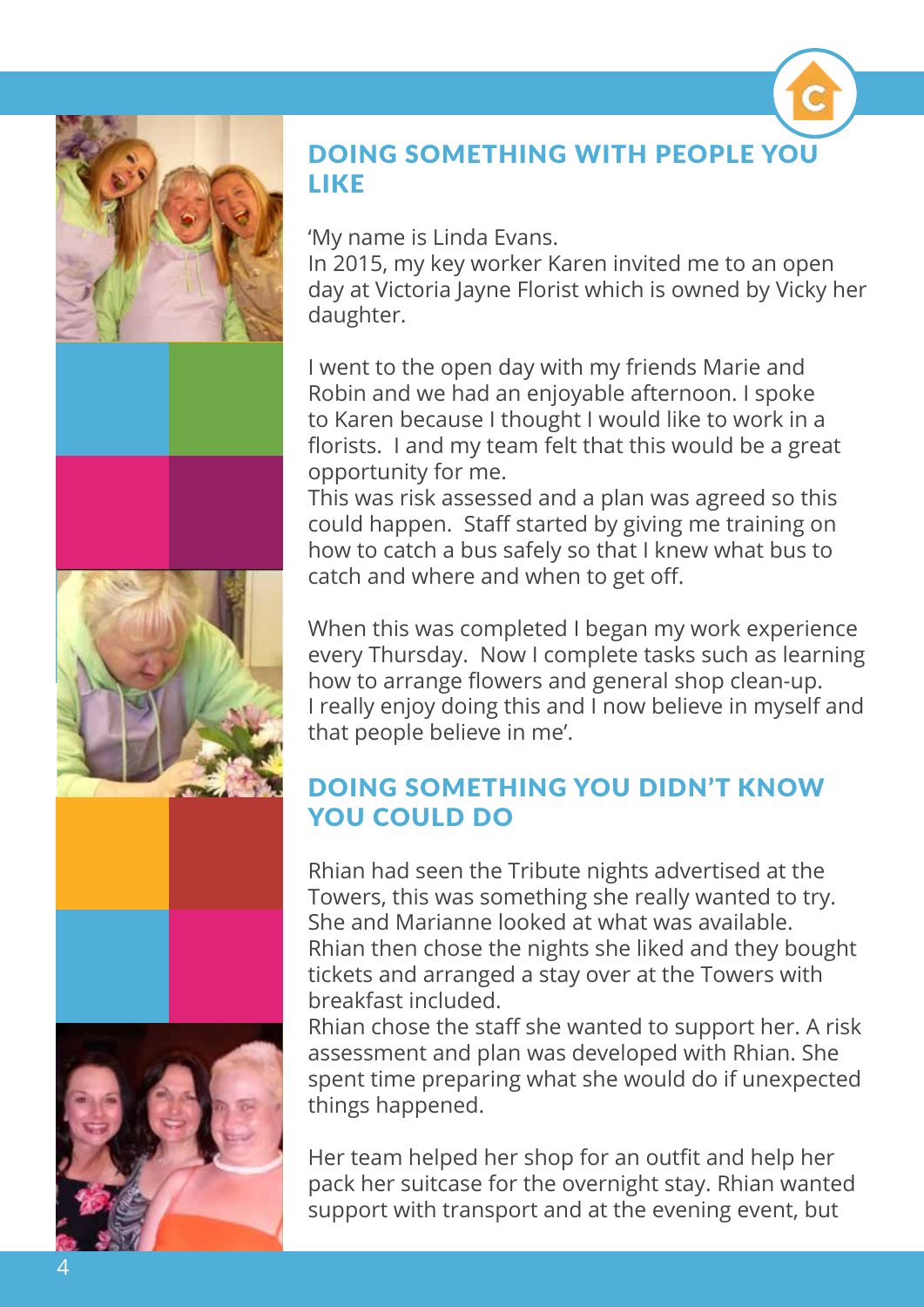







Rhian has now enjoyed a few of these overnighters, each one has been better than the last.

#### DOING SOMETHING THAT TEACHES YOU NEW SKILLS

Ian, Rebecca and Marie have learned office skills and achieved qualifications while doing work experience in our offices.

They all said that they were not nervous about it but excited. They said that staff were very supportive and the work was really interesting.

Marie has learned how to catch 2 buses to get to the office, she also has to get up earlier, but she said it was worth it because she is going to work.

Ian, Marie and Rebecca said they had really enjoyed the work especially as they had received an accredited certificate at the end of the training. They are now looking for more work but are using the skills they had learnt at the Time 2 Meet Admin group.

#### WORKING TOGETHER THROUGH TIME 2 MEET

The people we support organise a project called Time 2 Meet which currently has 174 members. These people work together to build a stronger social life for themselves by sharing skills, interests and time. This project is led by its Admin group made up of people we support. They are particularly proud of:

• Being trained so that they can visit tenants in their own homes as part of our Quality Assurance process. 'We liked it when a person's life changed when we helped people to speak up'.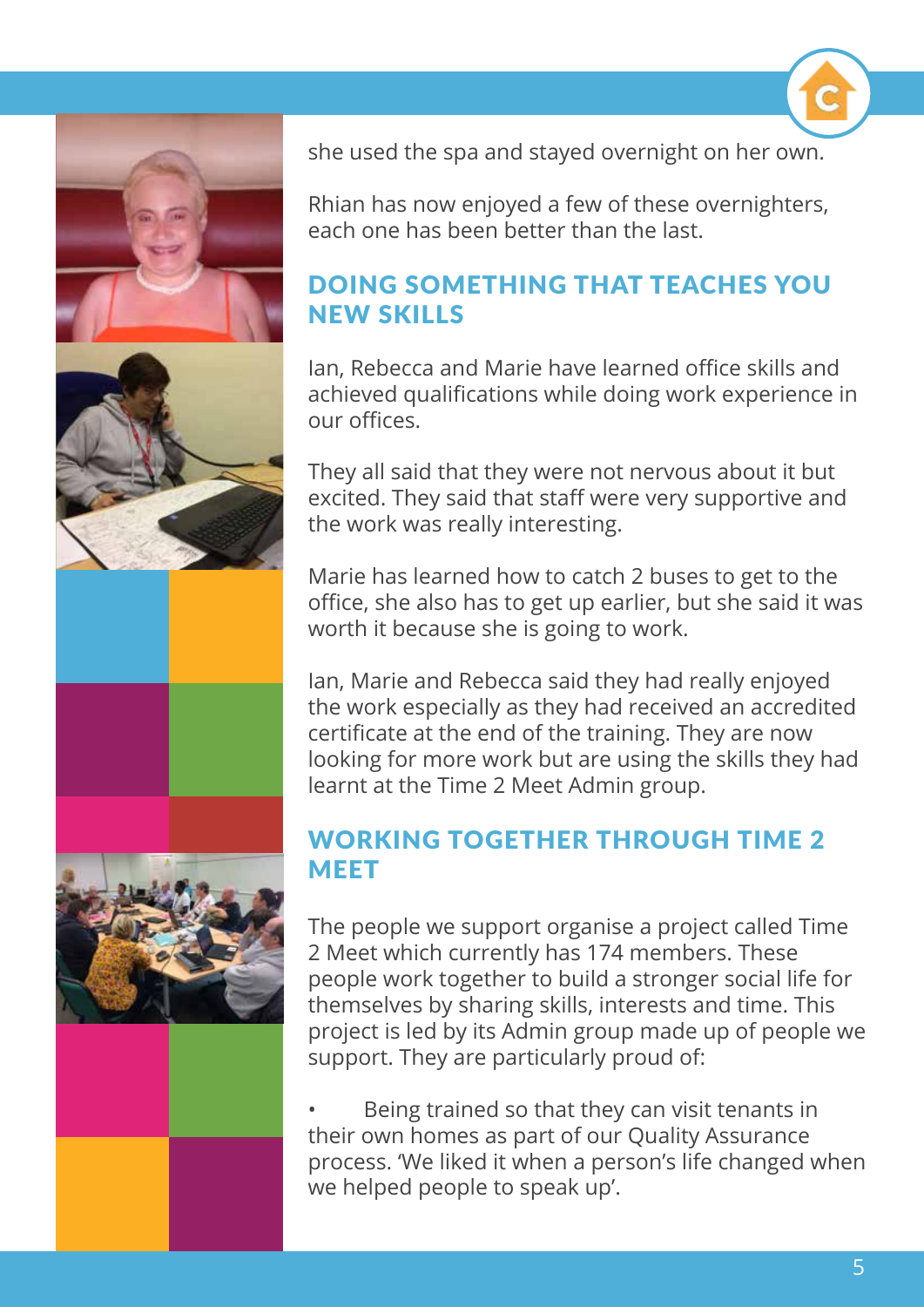

• Being involved in the recruitment process and creating adverts on the radio.

• Our choir, 'Time 2 Sing', performing to a packed Castle Gardens one rainy Saturday morning! 'We were really nervous but we did it'.

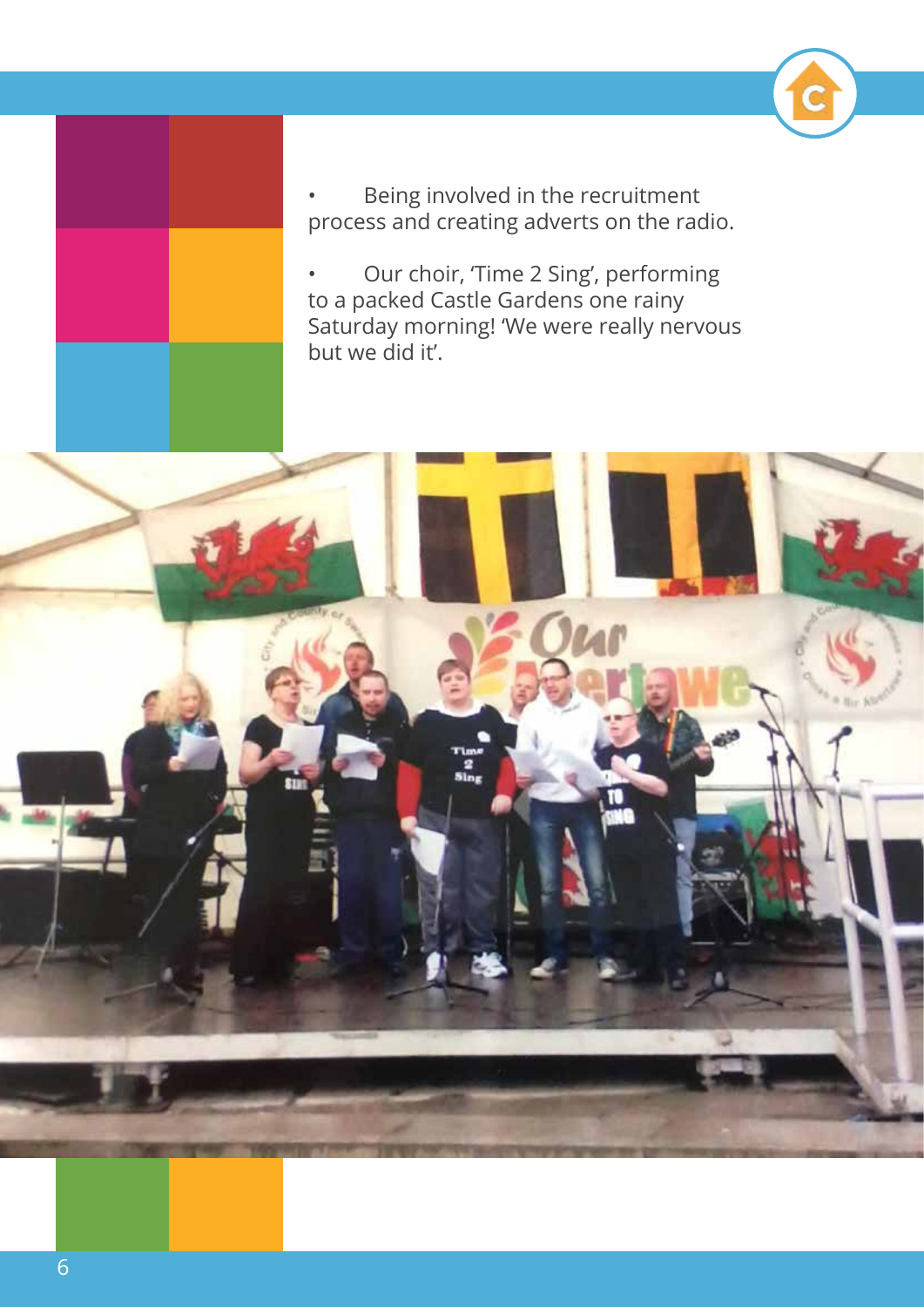#### DELIVERING THE BEST SERVICE WE CAN





#### PAYING TO SUPPORT PEOPLE AT NIGHT

In 2014 we became aware that organisations like us should be paying more money to staff who sleep in tenants homes, this is necessary to comply with minimum wage legislation.

We have made these payments since 2014, but until October 2017 we did not receive enough funding from any of our commissioners to cover our costs. In this year we have ensured that we have made the right payments to staff and campaigned for sufficient funding from Commissioners.

In March 2017 we needed to sell our training building to meet back payments to staff. By July 2017 all of our commissioners will be giving us sufficient funding to pay for us to make the right payments to staff at night.

#### DELIVERING MEDICATION

In the last year we have changed our old CLC medication system to the Boots Patient's Pack system. We are working with Boots to ensure that the delivery of medication is consistent and accurate for all of the people we support.



We have worked with Boots to sort out problems that have arisen, we have focused on improving communication between our local managers and Boots pharmacy and have worked with their delivery drivers to ensure that medication gets to people quickly.

We have developed a new medication induction course to make sure that staff have the skills and knowledge to administer medication correctly. Staff are being careful in checking medication and have shown good practice in finding and reporting errors, this shows that staff have detailed knowledge of the medication used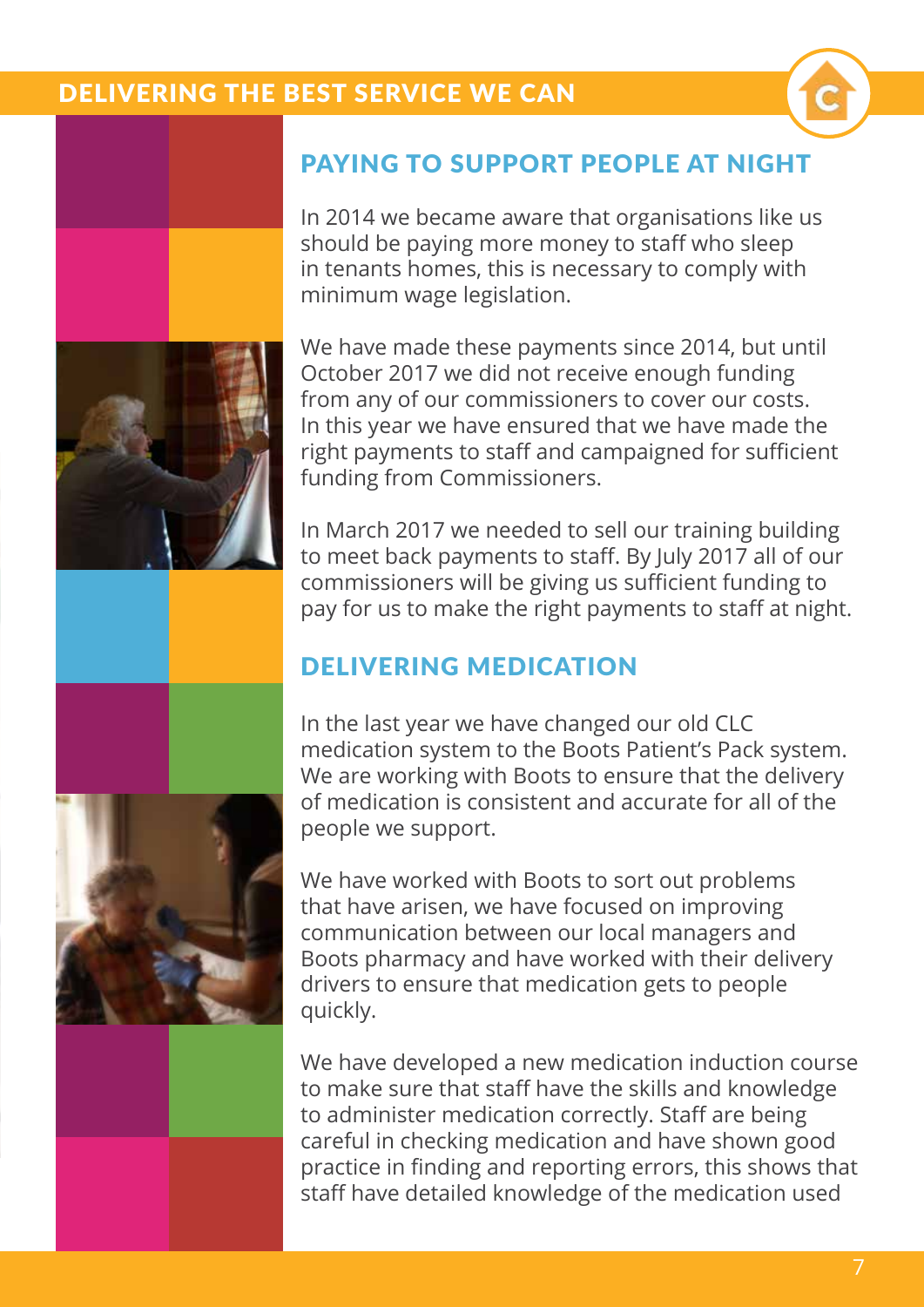by the people we support as well as the procedures in place to ensure people's safety.

We are pleased that medication errors have dropped by 26% between April and October when compared with last year.

However this work must continue to reduce medication errors further.

![](_page_7_Picture_3.jpeg)

# RECRUITING STAFF

Recruiting staff is a big issue for us as it is for most social care organisations.

In March 2017 we had 704 staff providing direct support to people who together were contracted to provide 17951 hours of support per week, this was 96% of the hours we needed to deliver to people, this meant that we rely on people working extra hours to cover all of our support.

Our staff turnover was 18% in this year, which although not high when compared with social care organisations more widely, has a real impact on continuity of support for people and having to replace and retrain qualified and experienced staff.

We get a lot of interest from our adverts which are produced in partnership with the people we support and appear on local radio, however we are aware that the rates of pay we offer front-line staff must improve if we are to attract and retain great committed staff. This will be a major theme in our work for the coming year.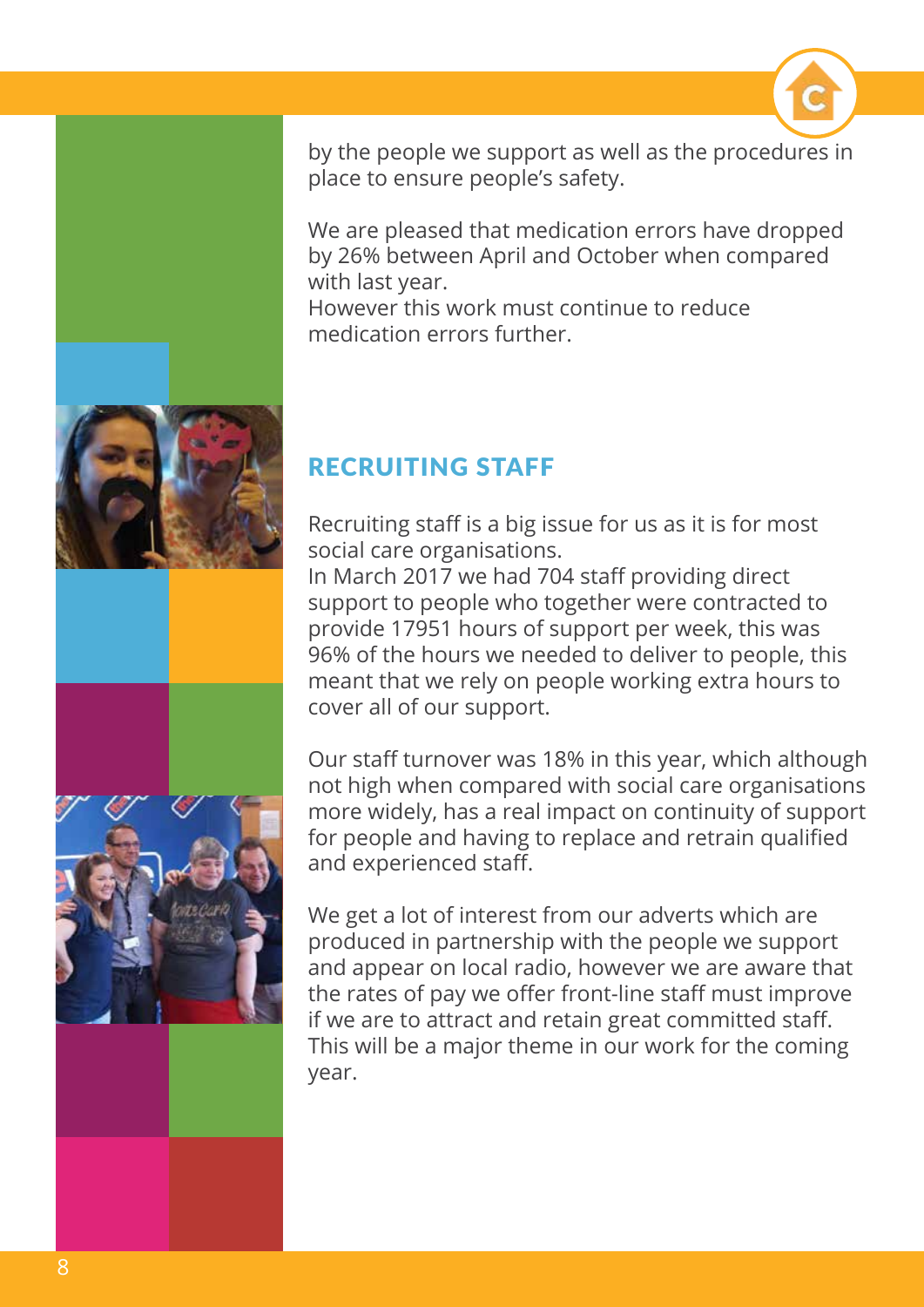### UNDERSTANDING THE QUALITY OF OUR **SERVICE**

We have worked hard in the last year to make our quality assurance system be focused on outcomes and involve more people.

We are pleased that a group of 8 people we support have trained with Swansea People First so that they can visit people in their own homes and gather information about how good their support is.

We have also developed an online Personal Well-being assessment which links the Wales National Well-being statement. People will be able to share with us and each other information about what they think of their lives and support.

Together with performance data about; personal outcomes, support delivery, staffing levels, housing management, incidents and complaints, our Registered Network Managers produce 6 monthly performance reports for people with an interest in the service.

# WHAT PEOPLE SAID ABOUT OUR SUPPORT

We conducted a formal review of what people and their families think of our support in October 2016, this was conducted by an independent consultant reporting to our Board.

This involved one to one discussions with 30 tenants and 34 family members who chose to take part in the survey.

What did people say they are happy with?

• All tenants and nearly all relatives said they were happy with the support Consortium provides, they said staff were kind and look after tenants well.

![](_page_8_Picture_10.jpeg)

Controlling my life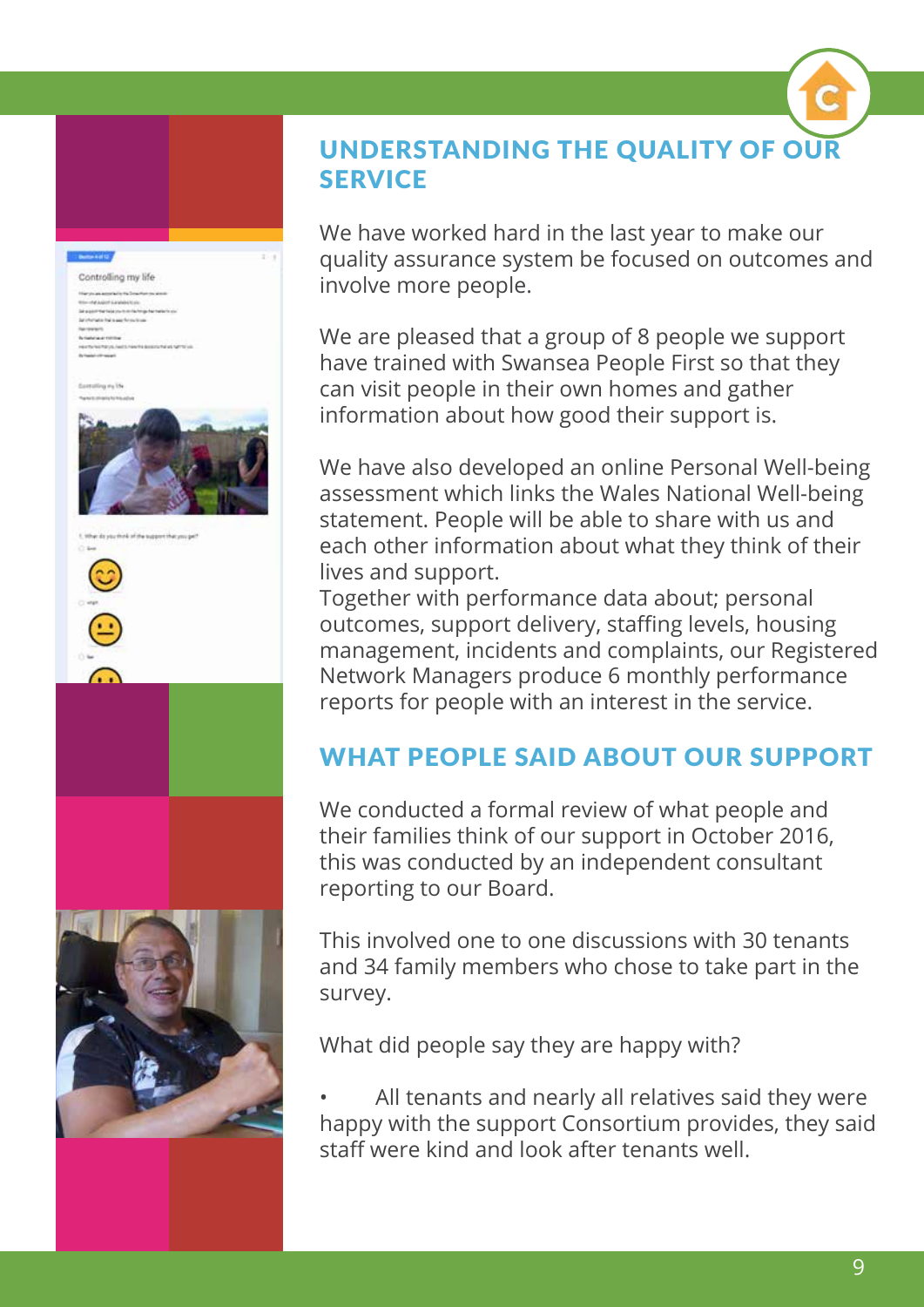![](_page_9_Picture_0.jpeg)

• Tenants say they like their life, they like going out and about and going on holidays and trips.

• Tenants and relatives say they like having staff who know tenants well and who stay a long time.

# WHAT WOULD PEOPLE LIKE DONE DIFFERENTLY?

• Tenants and relatives say there are not always enough staff to support tenants to go out and about when they want to.

Most people say they don't like staff changes. Some relatives say tenants get very upset when they have to have staff they don't know.

• Some relatives would like staff to help tenants to learn to be more independent even if it means taking risks, like with cooking.

• Some relatives would like Consortium to give them more information about what is going on in the organisation.

• Some relatives would like to be more involved in decisions made about their tenants.

## WHAT WOULD PEOPLE LIKE FOR THE FUTURE?

• Nearly all tenants and relatives say they are very happy with the support Consortium gives and want things to stay the same for the future.

• Some relatives want to know that their tenants will get more support when they get older, if they need it.

• Some tenants say they would like paid jobs in the future.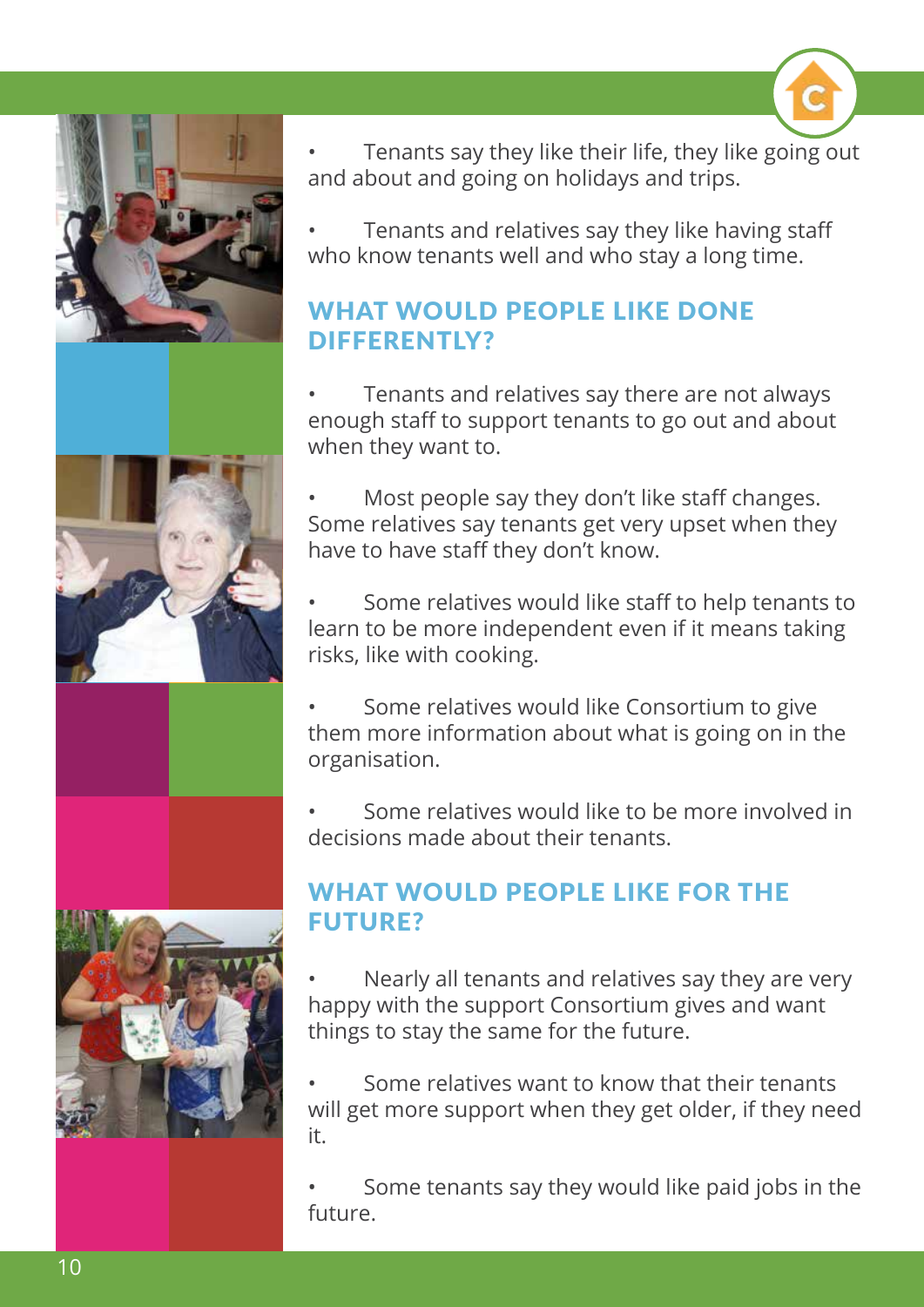## FINDING THE BEST WAY FORWARD

![](_page_10_Picture_1.jpeg)

![](_page_10_Picture_2.jpeg)

#### WHAT DO WE WANT TO WORK ON IN THE COMING YEAR:

• To help our managers become really good at translating the personal outcomes that matter to people into well structured support plans.

• Helping the people we support to work together with people who live close to them, we want to help them to be better able to help each other and to take control of their lives and services.

Redirect the way we spend money across the organisation so that we can improve the pay we can provide to staff delivering direct support.

Since April we have put in place new tools to monitor personal outcomes, we will use this information to ensure our support promotes personal independence and well-being.

![](_page_10_Picture_8.jpeg)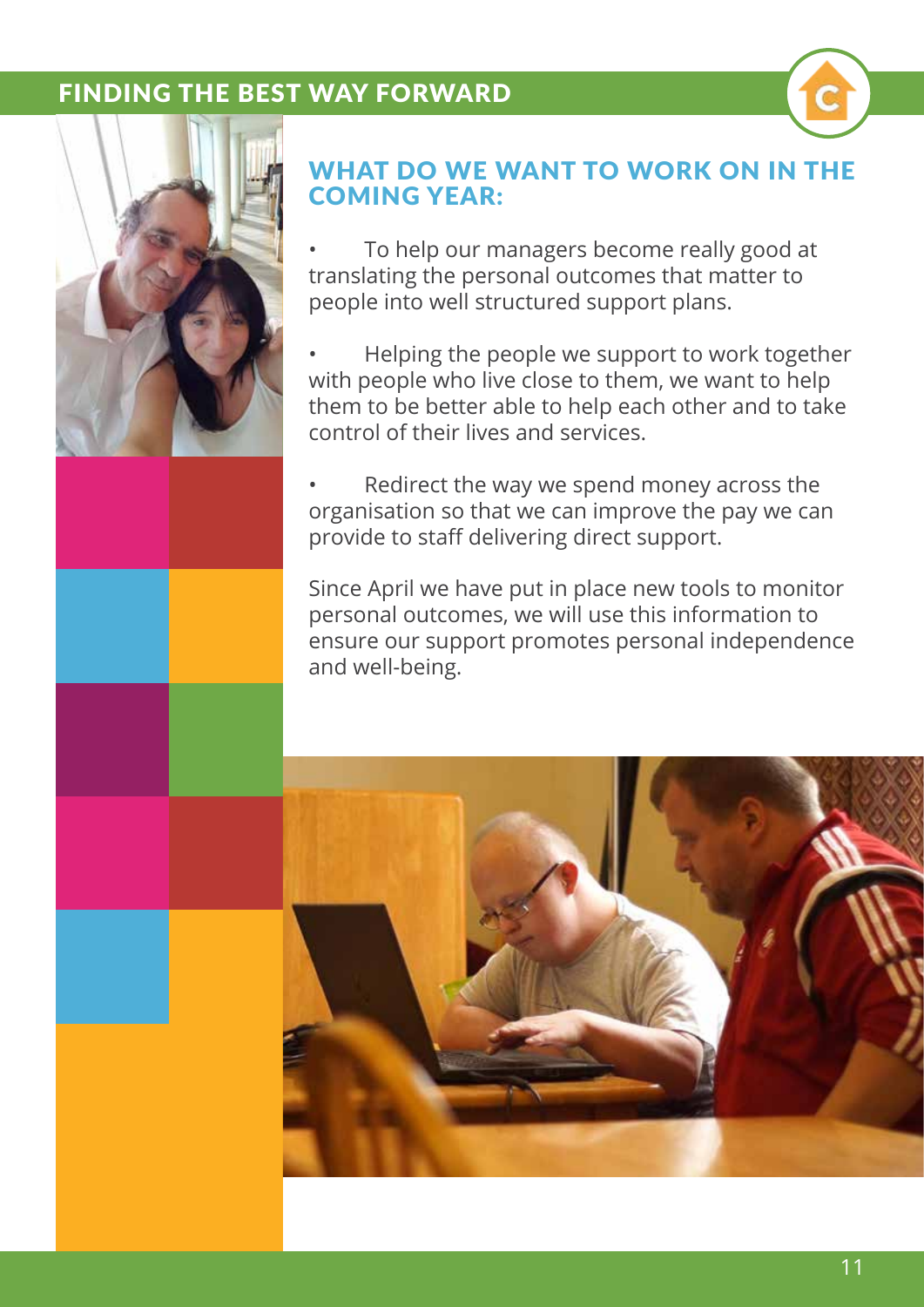By December 2017 we will have consulted the people we support and their family members and our staff and managers about how we can:

• Create local associations of people who use support in their community. These people will be supported by their own manager and staff team. We want this to help people to become more active in their local area, and be able to build a strong network of relationships through which they can organise things that matter to them. In time these associations will also be able to support people who don't get the support they need in their local area.

Redirect resources throughout the organisation so that we can improve pay rates for staff who deliver direct support.

![](_page_11_Picture_4.jpeg)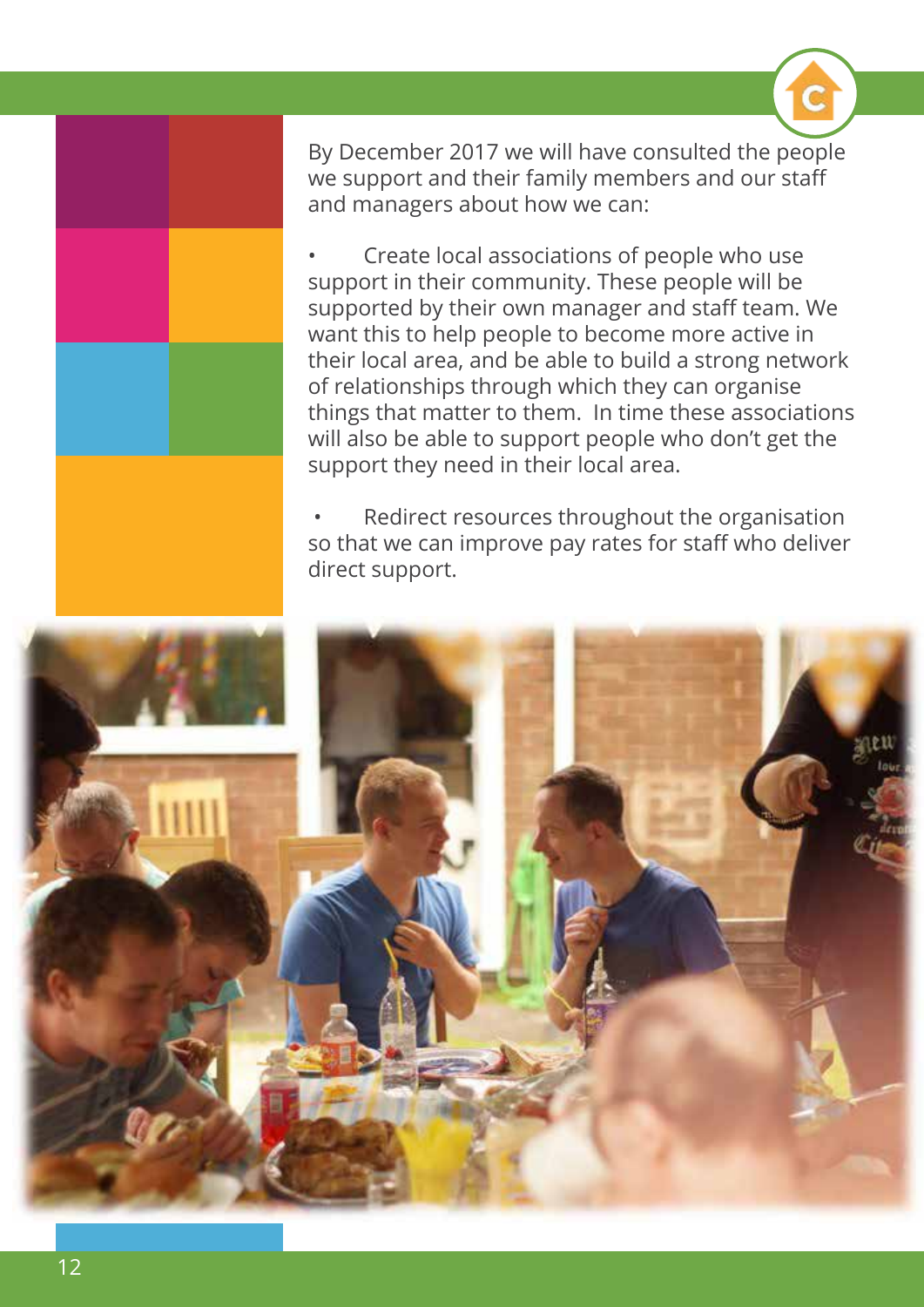![](_page_12_Picture_0.jpeg)

# THE BASIC FACTS FOR THE YEAR

We support people who need extra support and social care to live successful lives in the communities of Swansea and Neath Port Talbot.

• Our shared purpose is 'To support people to live the life they choose'.

By the end of March 2017:

We were supporting 253 people; there were 11 empty tenancies in shared properties where we are providing housing support.

These people received on average 17,170 hours of support each week alongside a range of other services such as; support to manage their money, support to look after their home, and advice and guidance to them and their team to maximise their choice and independence.

We employed 769 staff of which 704 are directly delivering services to the people that we support.

![](_page_12_Picture_8.jpeg)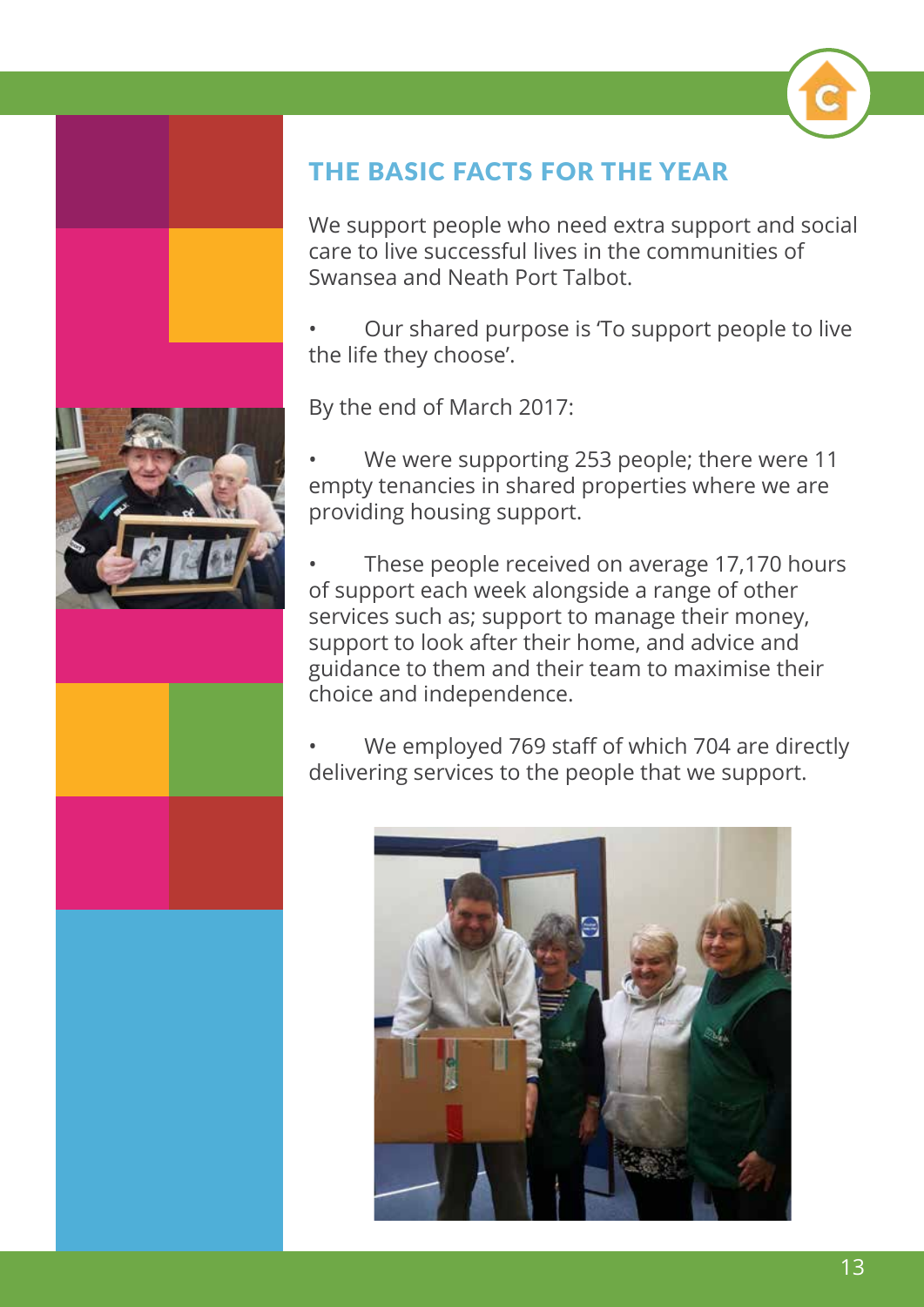![](_page_13_Picture_0.jpeg)

# CONSORTIUM MONEY

# INCOME AND EXPENDITURE

| Money from Local Authority Etc        | £15,845,967 |
|---------------------------------------|-------------|
| We spent on wages, charity activities | £15,714,070 |
| Total at the end of the year          | £131,897    |

# FINANCIAL POSITION ON 31ST MARCH 2017

| Assets inc Buildings, Vehicles & Bank A\C's | £1,281,739    |
|---------------------------------------------|---------------|
| Money the Company is Owed (Grants etc)      | £954,037      |
| Money the Company Owes within one Year      | -£810,907     |
| Money the Company Owes over one Year        | $-E1,478,218$ |
| Leaving what the Company "owns"             | $-E53,349$    |

# HOW WHAT WE 'OWN' IS MADE UP

| Restricted & Unrestricted Funds | £166,880    |
|---------------------------------|-------------|
| Income and Expenditure Reserve  | $-E220.229$ |
| <b>Total Capital and Funds</b>  | -£53,349    |

The above figures are taken from the full audited financial statements of CLC for the year ending 31st March 2017, approved by the board on the 30th August 2017.

The auditors Haines Watts Wales LLP whose opinion was unqualified have confirmed that this summary is consistent with the full report. These summarised accounts may not contain sufficient information to allow for a full understanding of the financial affairs of the association.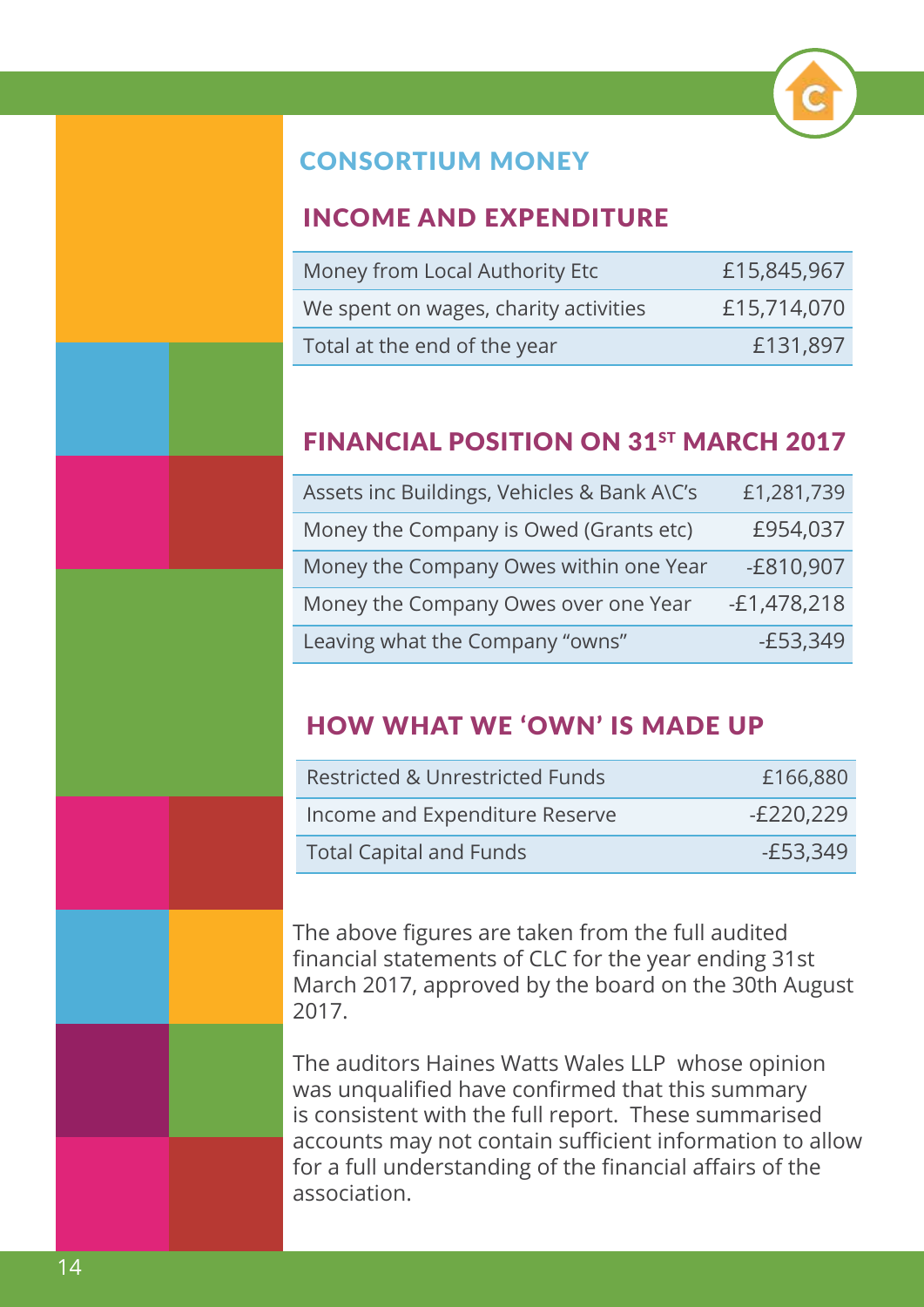![](_page_14_Picture_0.jpeg)

For further information and a detailed review of the impact of the introduction of the SHPS Past Service liability the full accounts should be read in conjunction with these abbreviated accounts, together with the auditors report and the board of management's annual report; copies of these can be obtained from Stephen Harrison (Director of Business and Finance).

# THANKS TO ALL

We hope that you have found this report interesting and useful. Pictures contained in the report have been taken from our newsletters and website. If you want further information about the Consortium or any of the things discussed here, please look at our website at www.communitylives.co.uk or contact Debbie Chegwen at our offices.

We would like to thank our Chairperson Janice Connick-Evans, our Co-Vice chairs Nicola Roberts and Christopher Edwards and our Board of Management, Stuart Harper, Ann Gay, , Wendy Evans, Cliff Alden, Pat Speakman, Paul Shuttleworth, Gareth Bickerton and Sarah Davies for their hard work throughout this year. Here are photos of CLC's current Board members.

![](_page_14_Picture_5.jpeg)

![](_page_14_Picture_6.jpeg)

![](_page_14_Picture_7.jpeg)

![](_page_14_Picture_8.jpeg)

![](_page_14_Picture_9.jpeg)

![](_page_14_Picture_10.jpeg)

![](_page_14_Picture_11.jpeg)

![](_page_14_Picture_12.jpeg)